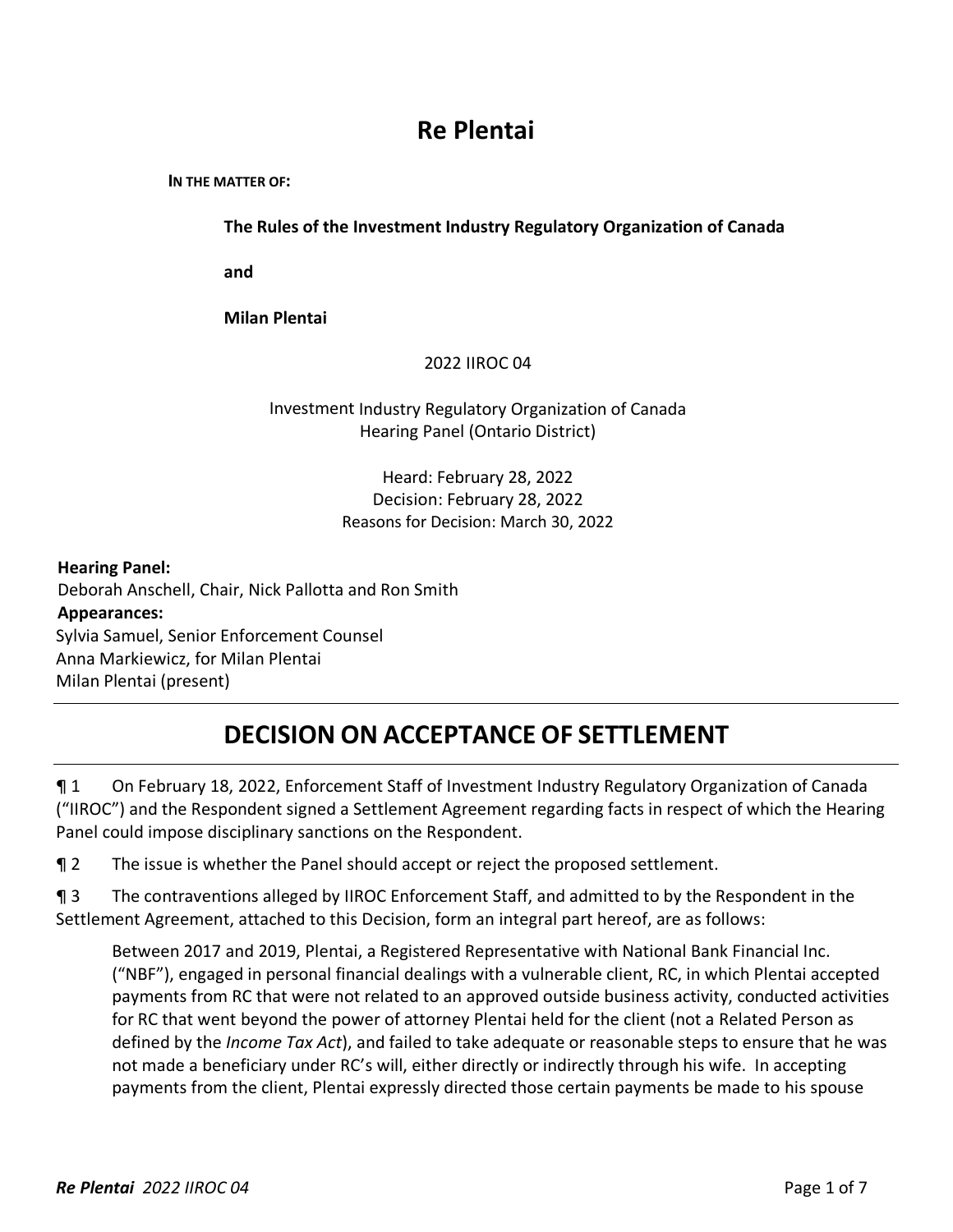instead of himself. Further, Plentai's wife was named as a beneficiary in the client's will after the client told Plentai that he wished to name Plentai in his will. This conduct was a marked departure from the general standards of conduct that apply to Regulated Persons.

¶ 4 By engaging in the conduct described above, the Respondent committed the following contraventions of IIROC's Rules:

**Contravention 1:** In 2017 and 2018, Plentai engaged in personal financial dealings with a client, RC, including accepting payments for activities conducted on behalf of the client, contrary to Dealer Member Rule 43.2 (1).

**Contravention 2:** Between July 2017 and April 2019, Plentai relied on a Power of Attorney for personal care granted by RC as the basis for conducting activities for RC that went beyond matters of personal care, contrary to Consolidated Rule 1400.

**Contravention 3:** In or around June 2018, Plentai failed to take adequate or reasonable steps to ensure that RC, a vulnerable client, had not named him as a beneficiary under RC's will, either directly or indirectly, contrary to Consolidated Rule 1400.

# **¶** 5 The agreed penalties were:

- a) a fine of \$45,000;
- b) disgorgement of \$6,170;
- c) a two-year prohibition of approval commencing on the date of approval of the Settlement Agreement;
- d) successful completion of the Conduct and Practices Course before any re-approval; and
- e) costs of \$10,000.

¶ 6 If the Settlement Agreement was accepted by the Hearing Panel, the Respondent agreed to pay the amounts referred to above within 30 days of such acceptance unless otherwise agreed between Enforcement Staff and the Respondent.

¶ 7 The Panel determined that it had to be satisfied regarding three considerations before it could accept the Settlement Agreement. First, the agreed penalties had to be within an acceptable range taking into account similar cases. Second, the agreed penalties had to be fair and reasonable. Third, the agreed penalties should serve as a deterrent to the respondent and to the industry. Re Donnelly 2016 IIROC 23

¶ 8 We reviewed five precedent cases submitted by the parties and compared the agreed penalties in the Settlement Agreement with the types of settlements presented in those cases. We also reviewed the facts and circumstances of this particular Settlement Agreement before us. Further, we reviewed Part II of the IIROC Sanction Guidelines that sets forth the key factors to consider when determining appropriate sanctions.

¶ 9 We took note of the following mitigating factor:

By settling with IIROC, the Respondent has taken responsibility for and expressed remorse for his actions and has saved the parties the time and resources associated with conducting a full hearing on the merits.

¶ 10 We concluded that the agreed penalties were within an acceptable range based on precedents.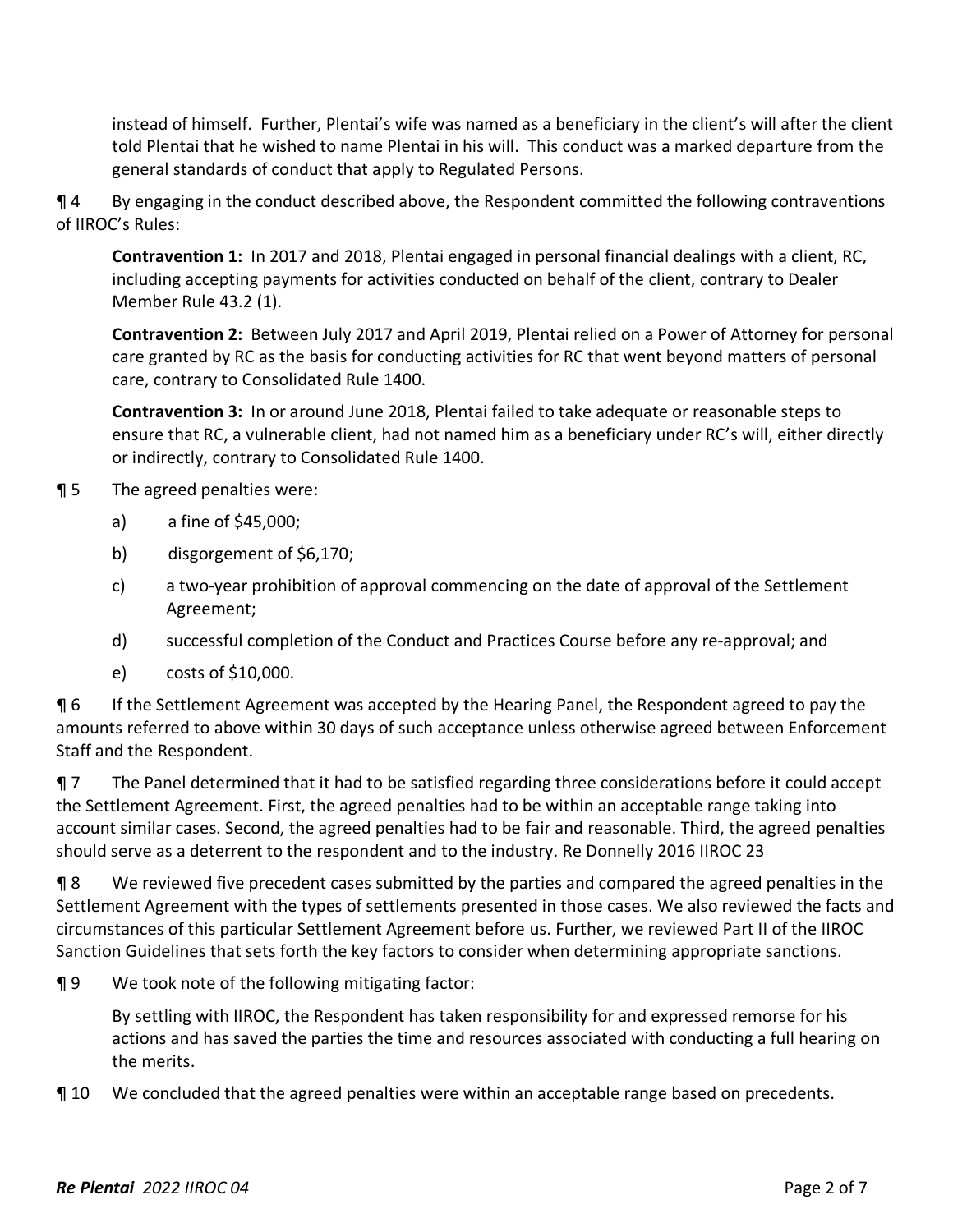¶ 11 Further, the settlement would serve as a specific and general deterrent. Finally, the settlement is fair and reasonable. Therefore, we accepted it.

Dated at Toronto, Ontario this 6 day of April 2022.

Deborah Anschell

Nick Pallotta

Ron Smith

# **SETTLEMENT AGREEMENT**

## **PART I – INTRODUCTION**

1. The Investment Industry Regulatory Organization of Canada ("IIROC") will issue a Notice of Motion to announce that it will hold a settlement hearing to consider whether, pursuant to section 8215 of the IIROC Rules, a hearing panel ("Hearing Panel") should accept the settlement agreement ("Settlement Agreement") entered into between the staff of IIROC ("Staff") and Milan Plentai ("Respondent").

# **PART II – JOINT SETTLEMENT RECOMMENDATION**

2. Staff and the Respondent jointly recommend that the Hearing Panel accept this Settlement Agreement in accordance with the terms and conditions set out below.

## **PART III – AGREED FACTS**

3. For the purposes of this Settlement Agreement, the Respondent agrees with the facts as set out in Part III of this Settlement Agreement

#### **Overview**

- 4. Between 2017 and 2019, Plentai, a Registered Representative with National Bank Financial Inc. ("NBF"), engaged in personal financial dealings with a vulnerable client, RC, in which he accepted payments from RC that were not related to an approved outside business activity, conducted activities for RC that went beyond the power of attorney Plentai held for the client (not a Related Person as defined by the *Income Tax Act*), and failed to take adequate or reasonable steps to ensure that he was not made a beneficiary under RC's will, either directly or indirectly through his wife. In accepting payments from the client, Plentai expressly directed that certain payments be made to his spouse instead of himself. Further Plentai's wife was named as a beneficiary in the client's will after the client told Plentai that he wished to name Plentai in his will. This conduct was a marked departure from the general standards of conduct that apply to Regulated Persons.
- 5. In or about October 2019, JC, the client's accountant and estate trustee under the client's June 1, 2016 will, raised concerns about Plentai's conduct with IIROC, who notified NBF. NBF conducted an internal investigation following which it terminated Plentai's employment on December 16, 2019.

#### **Background**

6. Plentai was an experienced investment advisor. Between November 2011 and December 16, 2019, Plentai was a Registered Representative with NBF. Between October 2007 and October 2011, he was employed by Wellington West Capital Inc. prior to its acquisition by NBF. Plentai does not have any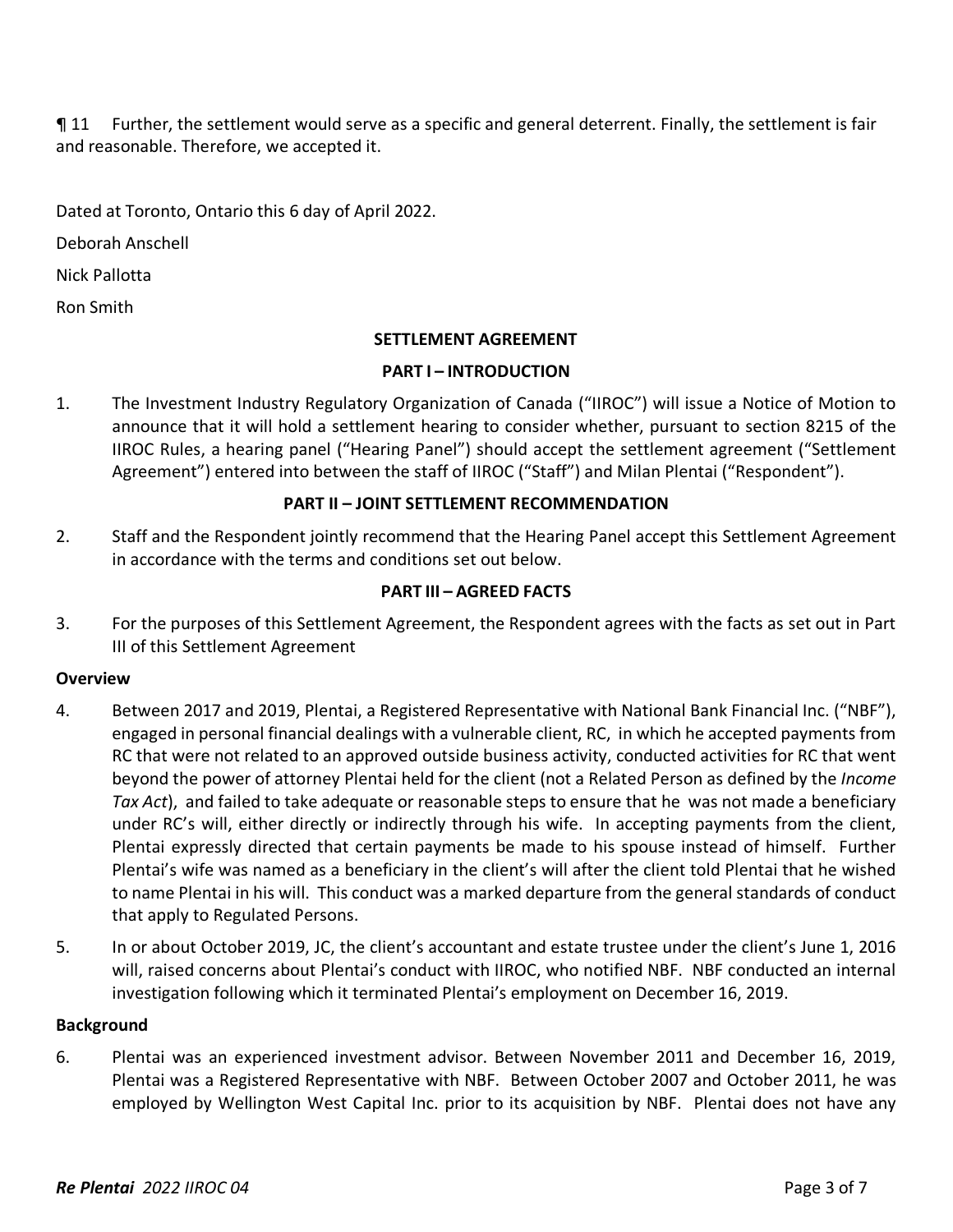disciplinary history with IIROC.

- 7. RC was born October 15, 1930 and was, at all material times, a client of NBF.
- 8. At all material times, Plentai was the Registered Representative for RC's account at NBF.
- 9. RC was diagnosed with Alzheimer's disease in or about May 2014.
- 10. Plentai was, at all material times, aware of RC's Alzheimer's diagnosis.
- 11. RC and Plentai are not Related Persons.
- 12. JP is Plentai's spouse. JP had no relationship with RC prior to RC's client relationship with Plentai.
- 13. JP accompanied Plentai on several meetings between Plentai and RC.

## **(i) Plentai Accepted Consideration from RC**

- 14. On or about August 8, 2017, RC made payment to Plentai by way of a certified cheque drawn on RC's account and made payable to Plentai in the amount of \$1,000.
- 15. The \$1,000 payment was purportedly for activities conducted by Plentai on behalf of RC, outside of the services provided as a registered representative.
- 16. Plentai directed RC to reissue the August 8, 2017 cheque, making it payable to Plentai's spouse, JP, instead.
- 17. The certified cheque dated August 8, 2017 was cancelled and the funds returned to RC's account.
- 18. Then, on or about August 22, 2017, RC made payment to Plentai by a certified cheque dated August 22, 2017 in the amount of \$1,170.00, drawn on RC's account and payable to JP.
- 19. The \$1,170 payment was purportedly for activities conducted by Plentai on behalf of RC, discussed above, plus the full cost of a meal shared by Plentai, JP, and RC for which Plentai had paid because RC's payment method had been declined.
- 20. The August 22, 2017 cheque was cashed and funds deposited into an account held jointly by Plentai and his wife.
- 21. On or about May 7, 2018, RC made a further payment to Plentai by certified cheque dated May 7, 2018, in the amount of \$5,000.
- 22. The funds from the May 7, 2018 cheque were deposited by Plentai into his account.

#### **(ii) Attorney for Personal Care**

- 23. Plentai was appointed attorney for personal care for RC pursuant to a Power of Attorney for Personal Care dated July 26, 2017.
- 24. Plentai was, again, appointed as attorney for personal care pursuant to a Power of Attorney for Personal Care dated June 19, 2018.
- 25. The Power of Attorney for Personal Care dated June 19, 2018 remained in effect until about April 3, 2019 when it was revoked by RC.
- 26. Plentai also was named in a Power of Attorney for Property for RC that was drafted at the same time as the 2018 Power of Attorney for Personal Care, but after concerns were raised about Plentai's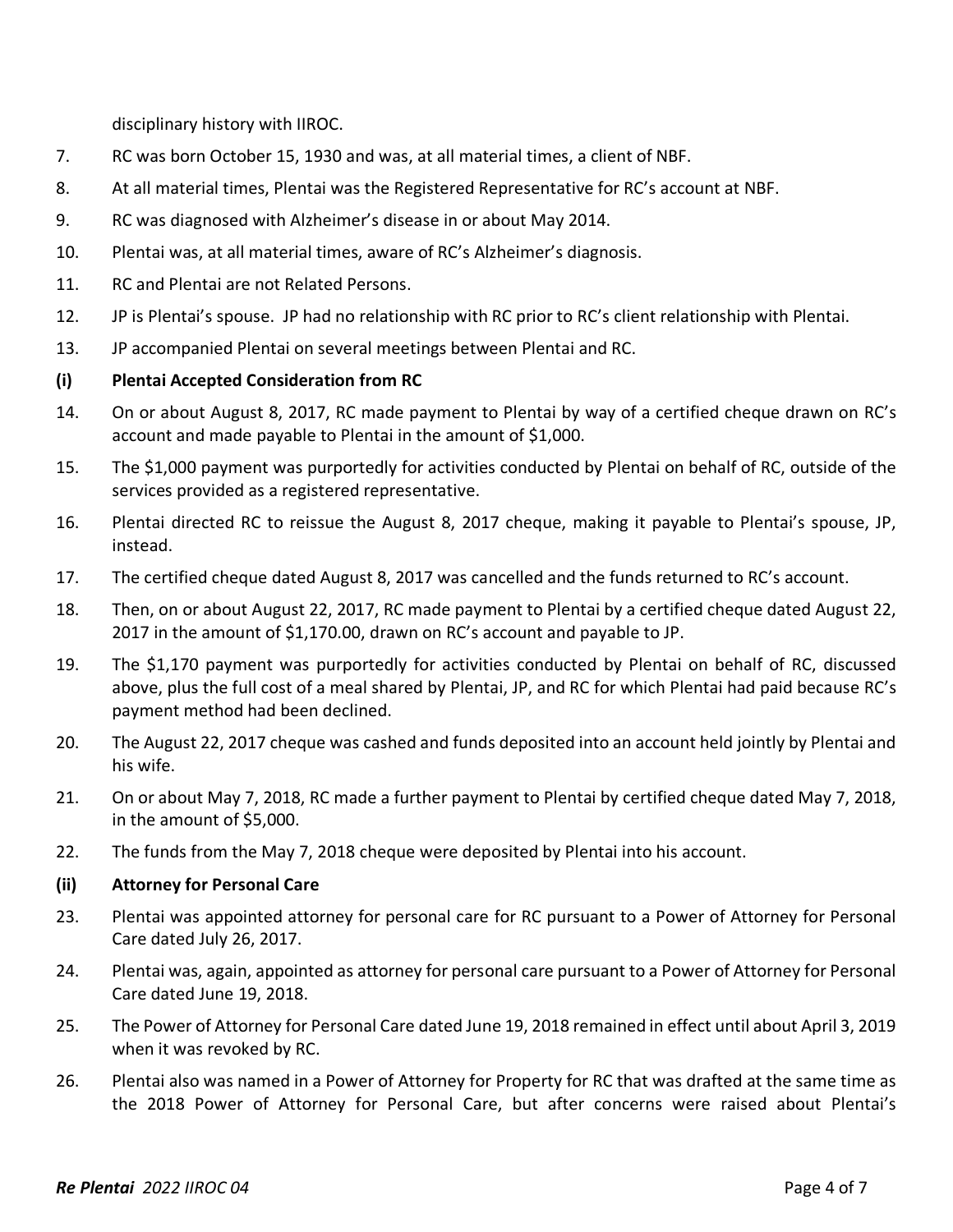appointment, the May 2018 Power of Attorney for Property was amended to substitute Natcan Trust Company ("NatCan") in place of Plentai. As such, Plentai never held a Power of Attorney for Property for RC and the Power of Attorney for Property was held by someone other than Plentai at all times that Plentai held the Power of Attorney for Personal Care.

27. Plentai was aware that he had been appointed as attorney for personal care for RC, but he failed to disclose the existence of the Power of Attorney to NBF or to obtain NBF's approval of the arrangement. Further, Plentai exceeded his authority under the power of attorney for personal care by engaging in activities that were not covered by the Power of Attorney for Personal Care, including instructing a lawyer and an accountant on RC's behalf.

#### **(iii) Plentai's Spouse Named Beneficiary of RC's Will**

- 28. By a draft will dated May 31, 2018, Plentai was named as a beneficiary of ten parts of the residue of RC's estate.
- 29. The draft May 31, 2018 will was revised, and pursuant to a will dated June 19, 2018, JP was instead named as a beneficiary to ten parts of the residue of RC's estate.
- 30. The gift of ten parts of RC's estate was valued at approximately \$260,000 based on the total estimated value of the estate in 2018.
- 31. Plentai was involved in arranging the meeting between RC and a lawyer to whom Plentai had introduced RC, during which RC's June 2018 will was executed, and Plentai was copied on an email from the lawyer to NatCan attaching the will.
- 32. On or about June 19, 2018, Plentai forwarded to JP the email from RC's lawyer, attaching RC's Power of Attorney for Property and RC's June 19, 2018 will naming JP as a beneficiary.
- 33. Plentai did not disclose to NBF the existence of RC's June 19, 2018 will or its contents.
- 34. Following certain intervention by RC's longtime accountant, RC revoked his June 19, 2018 will in which JP was named a beneficiary. RC subsequently executed a will in April 2019 in which JP was not named a beneficiary.

#### **PART IV – CONTRAVENTIONS**

35. By engaging in the conduct described above, the Respondent committed the following contraventions of IIROC's Rules:

**Contravention 1:** In 2017 and 2018, Milan Plentai ("Plentai") engaged in personal financial dealings with a client, RC, including accepting payments for activities conducted on behalf of the client, contrary to Dealer Member Rule 43.2(1).

**Contravention 2:** Between July 2017 and April 2019, Plentai relied on a Power of Attorney for personal care granted by RC as the basis for conducting activities for RC that went beyond matters of personal care, contrary to Consolidated Rule 1400.

**Contravention 3:** In or around June 2018, Plentai failed to take adequate or reasonable steps to ensure that RC, a vulnerable client, had not named him as a beneficiary under RC's will, either directly or indirectly, contrary to Consolidated Rule 1400.

#### **PART V – TERMS OF SETTLEMENT**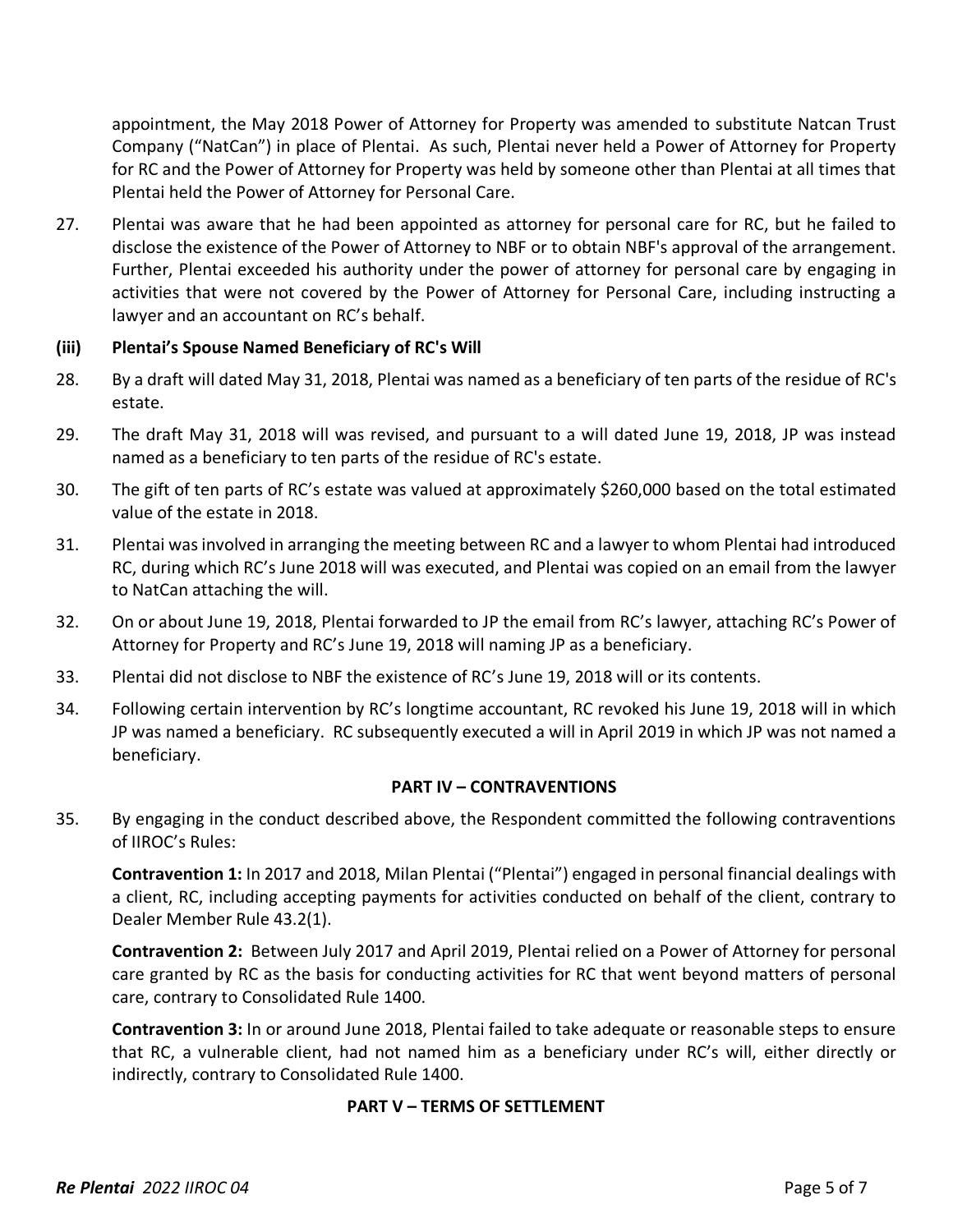- 36. The Respondent agrees to the following sanctions and costs:
	- a. a fine of \$45,000;
	- b. disgorgement of \$6,170;
	- c. a two-year prohibition of approval commencing on the date of approval of this Settlement Agreement;
	- d. successful completion of the Conduct and Practices Course before any re-approval; and
	- e. costs of \$10,000.
- 37. If this Settlement Agreement is accepted by the Hearing Panel, the Respondent agrees to pay the amounts referred to above within 30 days of such acceptance unless otherwise agreed between Staff and the Respondent.

#### **PART VI – STAFF COMMITMENT**

- 38. If the Hearing Panel accepts this Settlement Agreement, Staff will not initiate any further action against the Respondent in relation to the facts set out in Part III and the contraventions in Part IV of this Settlement Agreement, subject to the provisions of the paragraph below.
- 39. If the Hearing Panel accepts this Settlement Agreement and the Respondent fails to comply with any of the terms of the Settlement Agreement, Staff may bring proceedings under IIROC Rule 8200 against the Respondent. These proceedings may be based on, but are not limited to, the facts set out Part III of this Settlement Agreement.

#### **PART VII – PROCEDURE FOR ACCEPTANCE OF SETTLEMENT**

- 40. This Settlement Agreement is conditional on acceptance by the Hearing Panel.
- 41. This Settlement Agreement shall be presented to a Hearing Panel at a settlement hearing in accordance with the procedures described in sections 8215 and 8428, in addition to any other procedures that may be agreed upon between the parties.
- 42. Staff and the Respondent agree that this Settlement Agreement will form all of the agreed facts that will be submitted at the settlement hearing, unless the parties agree that additional facts should be submitted at the settlement hearing. If the Respondent does not appear at the settlement hearing, Staff may disclose additional relevant facts, if requested by the Hearing Panel.
- 43. If the Hearing Panel accepts the Settlement Agreement, the Respondent agrees to waive all rights under the IIROC Rules and any applicable legislation to any further hearing, appeal and review.
- 44. If the Hearing Panel rejects the Settlement Agreement, Staff and the Respondent may enter into another settlement agreement or Staff may proceed to a disciplinary hearing based on the same or related allegations.
- 45. The terms of this Settlement Agreement are confidential unless and until this Settlement Agreement has been accepted by the Hearing Panel.
- 46. The Settlement Agreement will become available to the public upon its acceptance by the Hearing Panel and IIROC will post a full of copy of this Settlement Agreement on the IIROC website. IIROC will also publish a summary of the facts, contraventions, and the sanctions agreed upon in this Settlement